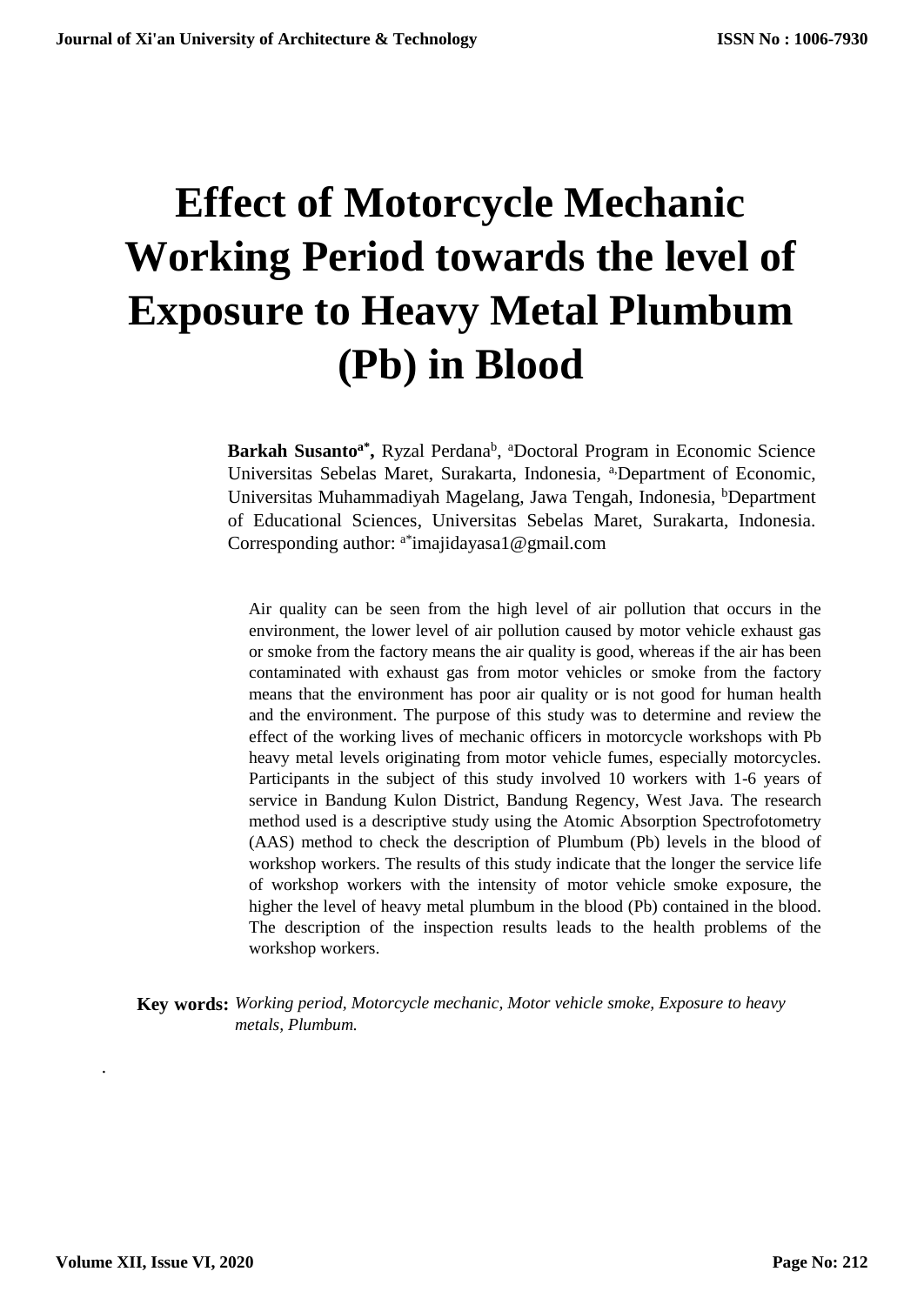#### **Introduction**

Air pollution can cause both environmental and health problems (Fardiaz in Ramadhani, 2018). This condition occurs due to the introduction of toxic or toxic pollutants or pollutants (Rosita and Widiarti 2018). One type of heavy metal that is harmful to health is lead (Pb). PB is a heavy metal that is very dangerous for health (Ardillah, 2016). Pb is physically soft, blackish brown in color, and easily purified from mining. Pb has an atomic number 82, atomic weight 207.21 and valence 2-4 (Alsuhendra and Ridawati, 2013). PB has a toxic effect that is disrupting kidney function, digestion, nervous system, decreasing the number of spermatozoa and spontaneous abortion (Rosita and Widiarti, 2018).

The use of gasoline means increasing levels of Lead / Lead (Pb) as a result of motor vehicle exhaust emissions in the air which also increases air pollution, without exception in human health (Khotijah, Sjarifah, Mahendra, Widyaningsih, Setyawan, 2017). Pollution by motor vehicles comes from the smoke coming out of the exhaust. The smoke is the result of burning fuel in the form of gasoline, diesel and gas. The main air pollution substances contained in motor vehicle exhaust gases are CO gas, various hydrocarbon compounds, nitrogen oxides (NOx), sulfur (SOx) and particulates can cause both environmental and health disturbances (Ramadhani, 2018).

At this time one of the most dangerous air pollutants is lead metal or often called lead (Pb). PB has the nature of accumulating in the body so it is very dangerous for human health in the long term. In addition, Pb is a type of heavy metal that is included in the B3 classification (Eka and Mukono 2017). Motorized vehicle as a technological product in its operation requires oil fuel. Plumbum (Pb), is one of the main pollutants produced. By the activity of burning motor vehicle fuel oil. Black lead is added to gasoline to increase the octane value and as an anti-knock additive, in the form of Tetra Ethyl Lead (TEL) or Tetra Methyl Lead (TML). Lead added to fuel oil is the main source of Pb pollution in urban air (Ardillah, 2016).

Lead or in everyday life is better known by the name of lead, in the scientific language is called plumbum, and this metal is symbolized by Pb. This metal is included in the group of metals group IV-A in the Periodic Table of chemical elements. Has an atomic number (NA) 82 with an atomic weight weight (BA) 207.2 (Palar, 2012). Organic lead components such as tetraethyl plumbum can be absorbed immediately by the body through the skin and mucous membranes. Organic plumbum is absorbed mainly through the digestive and respiratory tract and is the main source of Tin in the body (Hasmi, 2018).

The source of Pb pollution can be divided into two, namely natural lead found in land and surface water or sea and lead from human activities such as burning fuel smoke (Rosita and Widiarti, 2018). Based on this, the people who are at high risk of exposure to Pb are workshop workers (mechanics). This is because the mechanic works every day in the workshop environment where there is a high interaction with vehicle activity and is at high risk of exposure to Pb.

One way to measure Pb levels in the blood is to use the Atomic Absorption Spectrophotometry (AAS) method. (Kumalawati 2016) AAS analysis method is a relatively simple method that is also selective and very sensitive. Aside from being sensitive, AAS is also easy and the time needed is fast (Rosita and Widiarti, 2018). In the research of Rosita and Widiarti (2018) the research method used was quantitative research with research subjects as car painting workshop workers with observational designs with cross-sectional approaches. Rosita and Widiarti, (2018)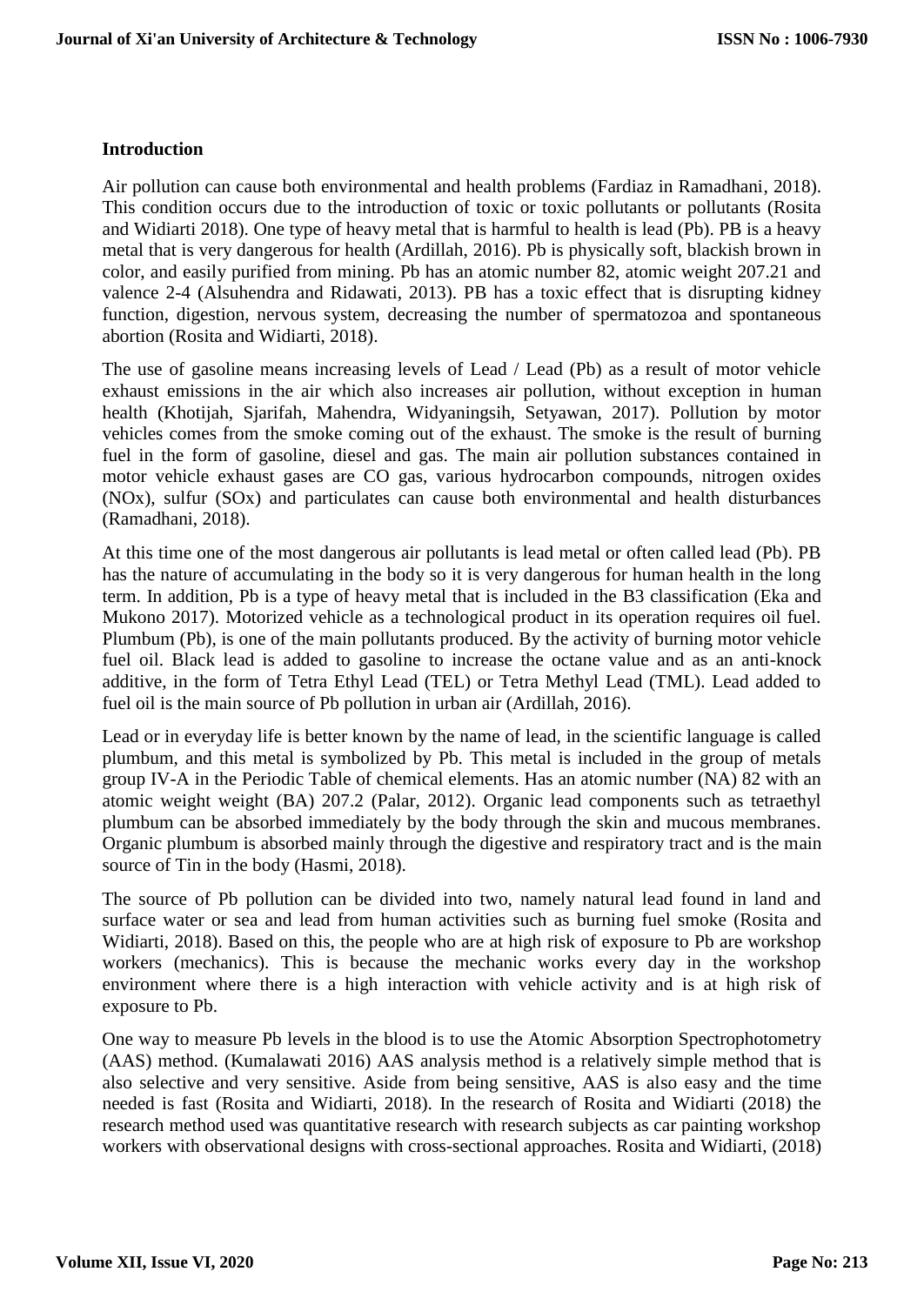have examined the levels of Pb / Plumbum in the blood of car painting employees in Pekanbaru using the analysis of the Atomic Absorption Spectrophotometry (AAS) method. The results showed that the IV sample of 6 years of service period contained Pb 0.019 mg / dL, sample V of 10 years of service period contained Pb 0.027 mg / dL and the sample VI of 10 years of service period contained Pb 0.042 mg / dL (Rosita and Widiarti 2018). According to the Minister of Health (2002) in the Decree of the Minister of Health of the Republic of Indonesia number 1406 / MENKES / SK / IX / 2002 concerning the standard Pb the threshold value of the Pb level in adult blood specimens is 0.01-0.025 mg / L (Rosita and Widiarti, 2018 ).

## **Research Method**

## Research Sample

The sample is part of the population element that results from the sampling strategy (Swarjana, 2015). The sample used in this study was the motorcycle workshop workers in the Bandung District of Kulon. The sampling technique used in this study is the Purposive Sampling Technique or the determination of samples in accordance with the criteria of working period of less than 5 years that have been determined by researchers.

## Design and Procedure

This type of research is descriptive. Descriptive research is a research method that describes the phenomena to be studied. In this study, the taking of the blood of a motorcycle repair shop worker as a sample, and the measurement of Plumbum (Pb) heavy metal content in the blood of a motorcycle repair shop worker using the Atomic Absorption Spectrophotometry (AAS) method.

#### **Results and Discussion**

This research was conducted on June 19-26, 2019 at the Central Laboratory of Padjadjaran University. The sample used in this study was the blood of motorcycle repair shop workers in the Bandung District of Kulon and was tested with the Atomic Absorption Spectrophotometry (AAS) method.

#### *Making a standard curve of Heavy Metal Plumbum (Pb)*

Before measuring the Pb heavy metal content of the workshop worker, first searching for the absorbance value of the standard solution is then presented in the form of a calibration curve. This measurement is based on research conducted in determining the absorbance value and standard curve of Plumbum solution. In Atomic Absorption Spectrofotometry (AAS), absorbance or concentration measurements are made based on a series of solutions at a wavelength of 283.3 nm.

Presentation of absorbance results that have been measured from five rows of standard solutions with different concentrations at a wavelength of 283.3 nm can be seen from Table 1.

| Concentration (mg/L) | Absorbance |
|----------------------|------------|
|                      | 0,0000     |
|                      | 0,0109     |
|                      | 0,0199     |

| Table 1. Absorbance Value of Standard Solution for Heavy Metal Plumbum (Pb) |  |  |
|-----------------------------------------------------------------------------|--|--|
|                                                                             |  |  |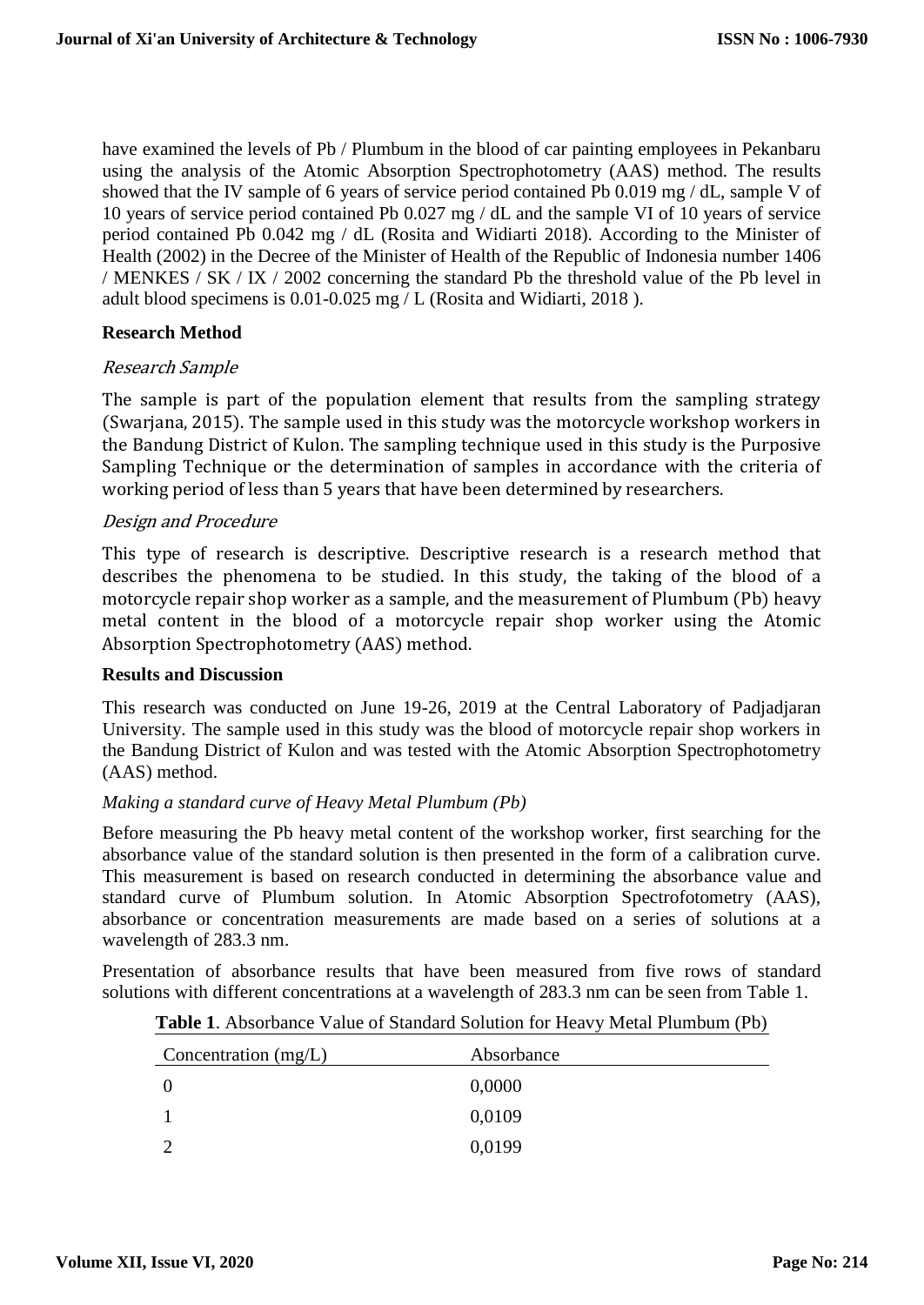| 3 | 0,0291 |
|---|--------|
| 4 | 0,0387 |
| ັ | 0,0480 |

Table 1 is the absorbance data from the results of the measurement of five standard Pb solution solutions measured using Atomic Absorption Spectrofotometry (AAS) at a wavelength of 283.3 nm. The absorbance results increase with increasing value of the concentration of the standard solution where the highest absorbance value is the standard solution of  $5 \text{ mg} / L$  with an absorbance value of 0.0480. From the standard series measurements, then poured into the calibration curve with the linear line equation  $y = ax + b$ , where y is the absorbance value and x is the concentration. Presentation of standard calibration curves can be seen in Figure 1.

In the linearity test the determination of regression R2 from the calibration curve standard, the correlation coefficient is obtained. The line equation produced in Figure 1 obtained by channeling the absorbance value of the standard Pb solution with the concentration of the standard Pb series. Correlation coefficient values indicate a strong relationship between the concentration of solution (x-axis) and absorbance (y-axis). The regression coefficient value obtained is  $R2 = 0.9991$ , this means that the value of  $R2$  is close to ideal and the resulting equation can be used to determine the Pb level in the blood sample of workshop workers in the Bandung Kulon District.



**Figure 1**. Standard Curve of Plumbum Solution (Pb)

The results of examination of Plumbum (Pb) levels in the blood of motorcycle repair shop workers The technique of checking Pb levels in blood samples of workshop workers in the Bandung Kulon District using the Atomic Absorption Spectrophotometry (AAS) method. The equation of the line on the standard solution curve obtained is  $y = 0.0095x + 0.0007$ .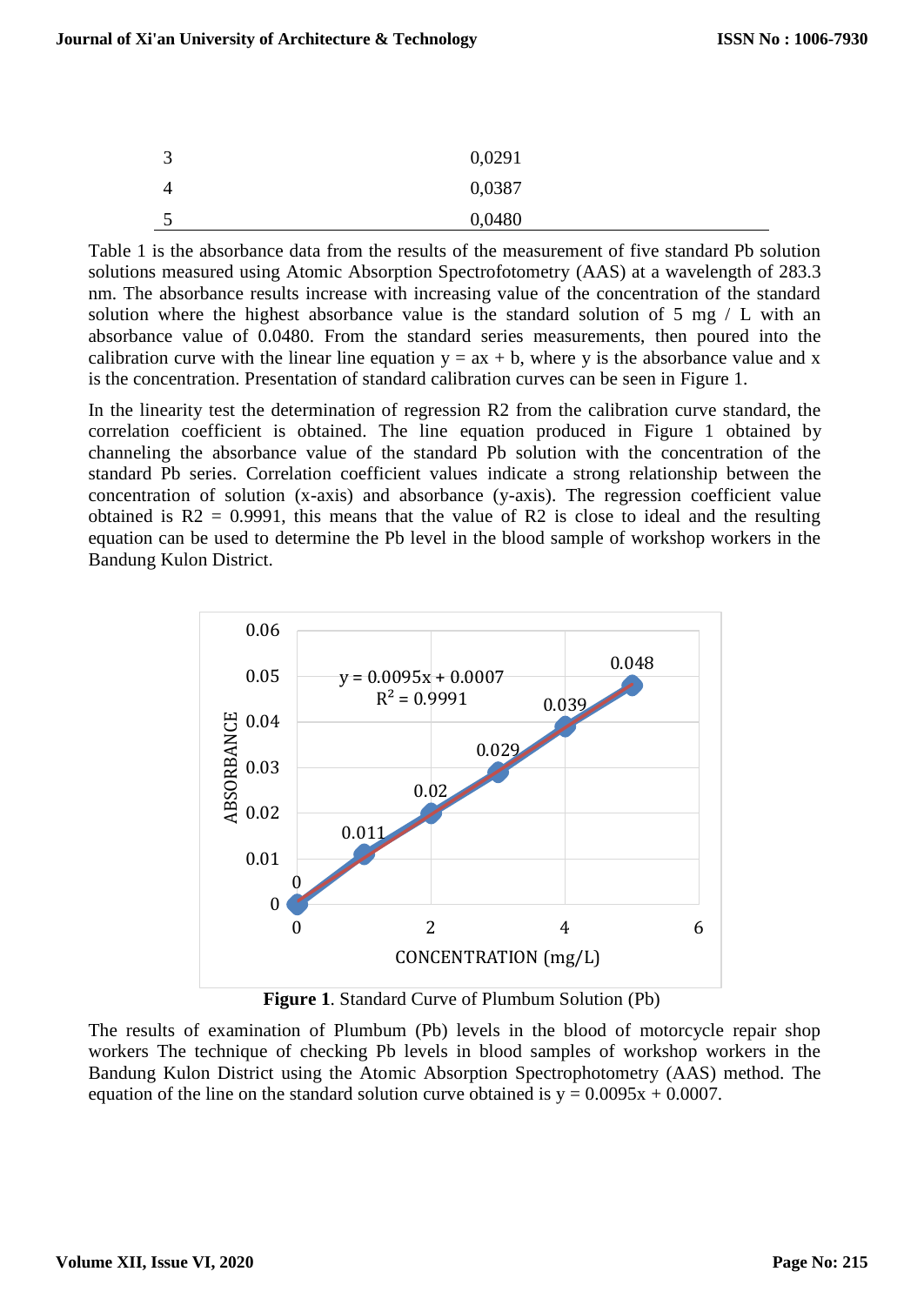| No             | Samples   | Smoking<br>Habit | Length<br>work | of Concentration (mg/L) |
|----------------|-----------|------------------|----------------|-------------------------|
|                |           |                  | (Year)         |                         |
| $\mathbf{1}$   | Sample 01 | Yes              | 3              | 1,01                    |
| $\overline{2}$ | Sample 02 | Yes              | $\overline{2}$ | 1,09                    |
| 3              | Sample 03 | Yes              | 5              | 1,30                    |
| $\overline{4}$ | Sample 04 | Yes              | $\overline{4}$ | 1,11                    |
| 5              | Sample 05 | Yes              | 3              | 1,11                    |
| 6              | Sample 06 | Yes              | 5              | 1,16                    |
| 7              | Sample 07 | Yes              | $\mathbf{1}$   | 1,01                    |
| 8              | Sample 08 | Yes              | 3,5            | 1,12                    |
| 9              | Sample 09 | Yes              | $\overline{4}$ | 1,16                    |
| 10             | Sample 10 | Yes              | 6              | 1,31                    |

**Table 2.** Data from the Measurement of Plumbum Heavy Metal (Pb) in the blood of workshop workers

Table 2 shows the levels of Plumbum (Pb) heavy metals after measurements using the Atomic Absorption Spectrofotometry (AAS) method. One of the criteria for sampling is the blood of workshop workers who have a service life of 1-6 years. From these results it can be seen that the study conducted on the measurement of Plumbum Heavy Metal (Pb) levels in motorbike repair workers in the Bandung District of Kulon. used with a total sample of 10 samples. The minimum yield is 1.01 mg / L with a service period of 1 year and 3 years while the highest yield of the 10 samples examined is the value of 1.31 mg / L with a work period of 6 years. To see the relationship between work duration and the concentration of Pb in the blood of workshop workers can be seen in Figure 2.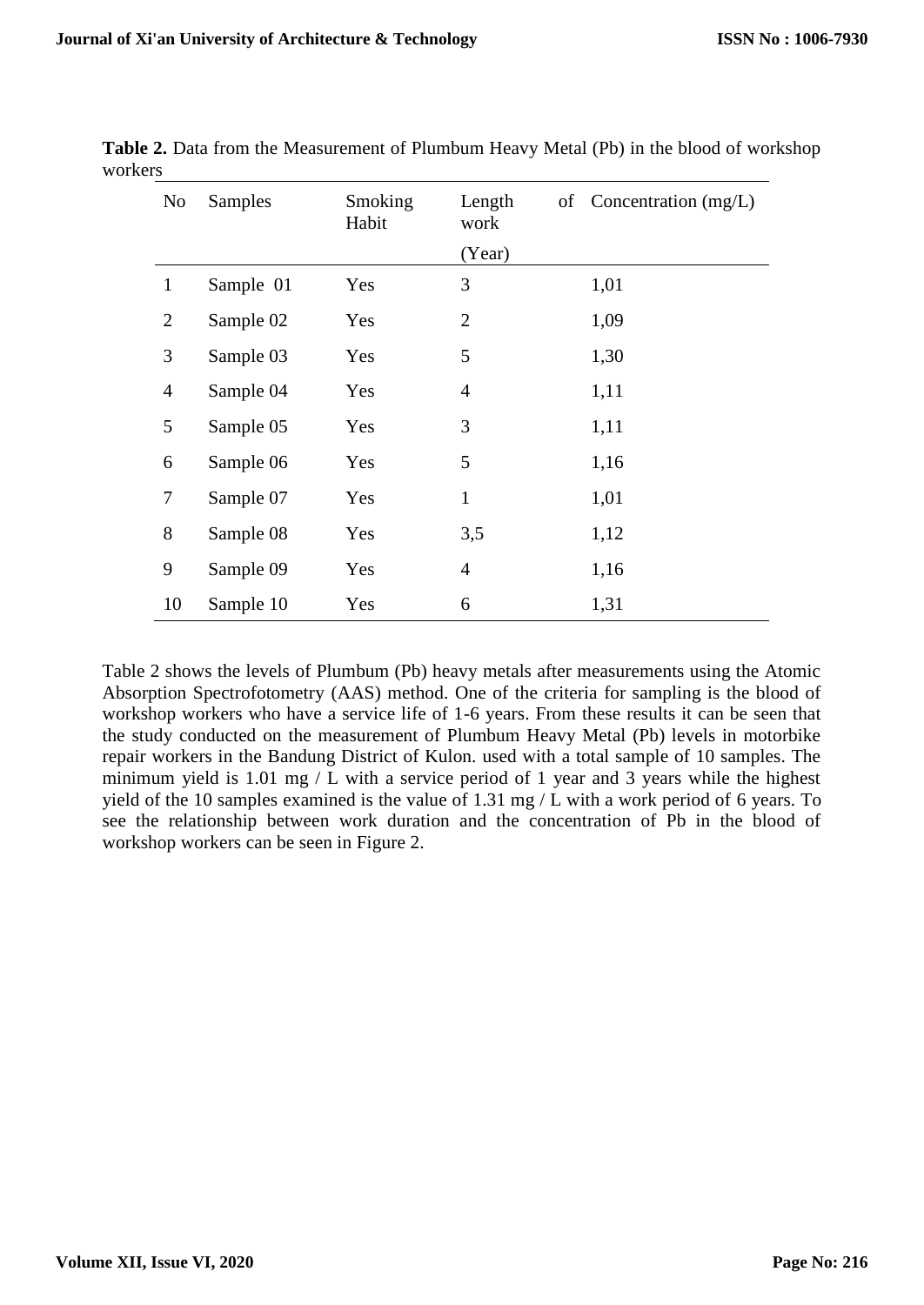

**Figure 2**. Graph of the results of examination of Plumbum (Pb) levels in the blood of workshop workers with a vulnerable working period of 1 year to 6 years.

Before checking the lead level of Plumbum (Pb) in the blood of workshop workers in the Bandung Kulon District using the Atomic Absorption Spectrofotometry (AAS) method, a standard curve with a concentration value of 0 mg / L with a concentration of 0.001, 1 mg / L with an absorbance value of  $0.0109$ , 2 mg / L with an absorbance of 0.0199, 3 mg / L with an absorbance of 0.0291, 4 mg / L with an absorbance of 0.0387 and 5 mg / L with an absorbance of 0.0480. The standard solution was prepared from a solution of Pb 1000 mg / L and HNO3 0.5 mol / L. A standard solution is a solution that contains precisely known concentrations of an element or substance, which functions as the making of a standard curve whose concentration is known. According to the results that have been studied Plumbum levels in the blood of workshop workers obtained from samples one to 10 have a high enough value of the normal threshold value with the smallest value of 1.01 and the largest value of 1.31 mg  $/$  L. Based on the graph that has been illustrated in 4.3, the longer it works, the higher the value of Pb levels in the blood, while in graph 4.3 there is a decrease in yield levels, namely in sample 01 with the results of 1.01 mg / L and a 3-year service period while previously sampled 02 results obtained levels of 1.09 mg / L with a work period of 2 years.

#### **Conclusion**

Based on the results of research conducted it can be concluded that the service life of a motor vehicle repair shop mechanic influences the level of exposure to heavy metal Plumbum (Pb) in the blood, which exceeds the normal threshold with the lowest value of 1.01 and the highest value of 1.31 mg / L . The longer the service period of the mechanic's workshop with exposure to motor vehicle fumes in it, the greater the level of Plumbum (Pb) particles in the blood is higher too, so the health threat is also greater.

## **Acknowledgements**

The researcher would like to thank *Lembaga Pengelola Dana Pendidikan* (LPDP) Indonesian endowment fund for education, Finance ministry of Indonesia for supporting this research.